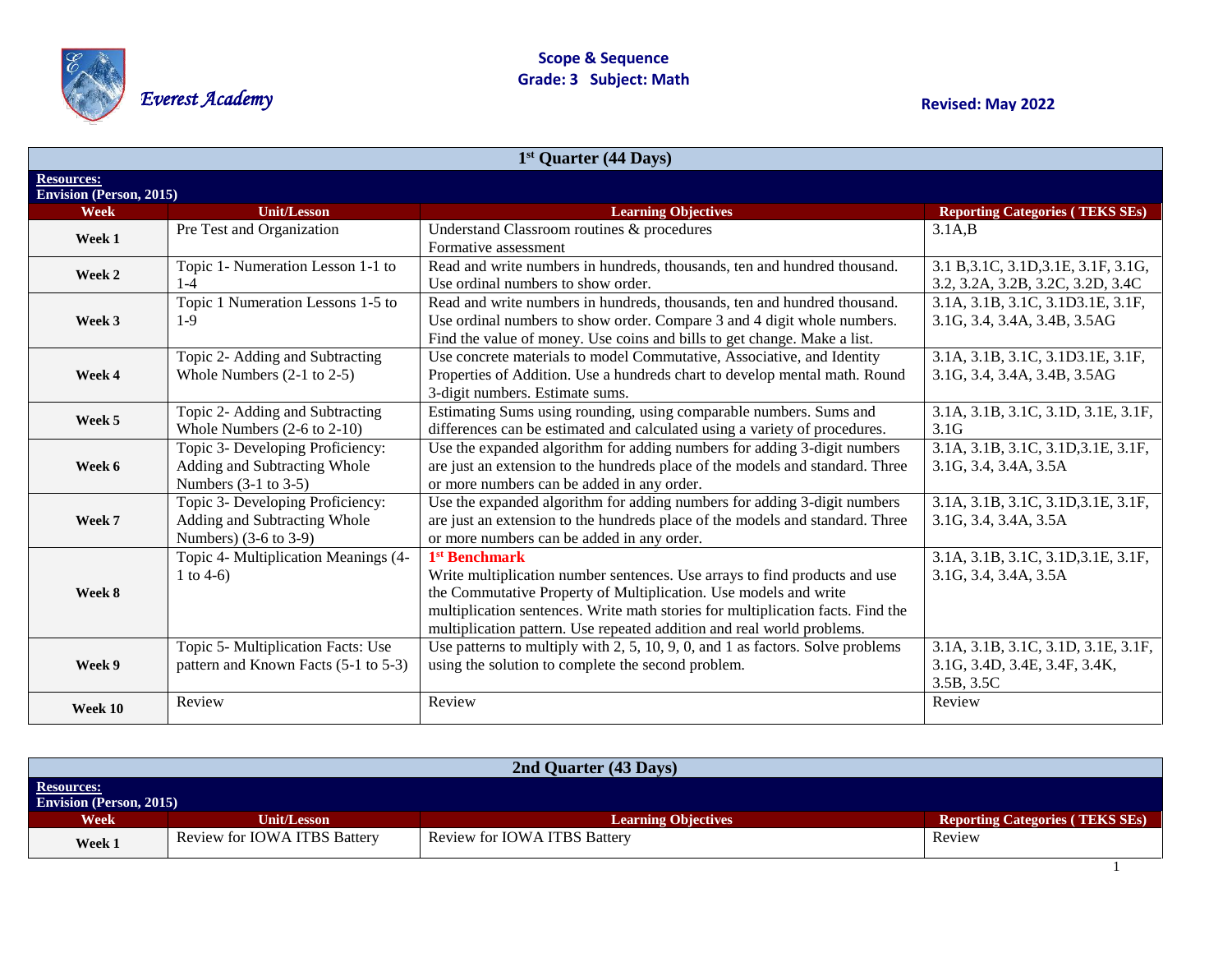

## **Scope & Sequence Grade: 3 Subject: Math** Everest Academy **Review Community Construction Construction** Grade: 3 Subject: Math

| 2nd Quarter (43 Days)                         |                                                                                 |                                                                                                                                                                                                                                                                                                                                       |                                                                                    |
|-----------------------------------------------|---------------------------------------------------------------------------------|---------------------------------------------------------------------------------------------------------------------------------------------------------------------------------------------------------------------------------------------------------------------------------------------------------------------------------------|------------------------------------------------------------------------------------|
| <b>Resources:</b>                             |                                                                                 |                                                                                                                                                                                                                                                                                                                                       |                                                                                    |
| <b>Envision (Person, 2015)</b><br><b>Week</b> | <b>Unit/Lesson</b>                                                              | <b>Learning Objectives</b>                                                                                                                                                                                                                                                                                                            | <b>Reporting Categories (TEKS SEs)</b>                                             |
| Week 2                                        | Review for IOWA ITBS Battery                                                    | Review for IOWA ITBS Battery                                                                                                                                                                                                                                                                                                          | Review                                                                             |
| Week 3                                        | Topic 5- Multiplication Facts: Use<br>pattern and Known Facts (5-3 to 5-7)      | <b>IOWA/ITBS Complete Battery Gr 3-8</b><br>Use patterns to solve multiplication. Use Distributive Property to break large<br>array into smaller arrays.                                                                                                                                                                              | 3.1A, 3.1B, 3.1C, 3.1D, 3.1E, 3.1F,<br>3.1G, 3.4D, 3.4E, 3.4F, 3.4K,<br>3.5B, 3.5C |
| Week 4                                        | Topic 5- Multiplication Facts: Use<br>pattern and Known Facts (5-8 to 5-<br>12) | Basic multiplication facts of 4, 6, 7, or 8 as a factor can be found by breaking<br>apart the unknown fact into known facts. The answers to the known facts are<br>added to get the final product.                                                                                                                                    | 3.1A, 3.1B, 3.1C, 3.1D, 3.1E, 3.1F,<br>3.1G, 3.4D, 3.4E, 3.4F, 3.4K,<br>3.5B, 3.5C |
| Week 5                                        | Topic 6- Meanings of Division (6-1)<br>to $6-5$ )                               | Some real-world problems involving joining or separating equal groups or<br>comparison can be solved using division. Repeated subtraction involves<br>separating equal groups and is one way to think about division.                                                                                                                 | 3.1A, 3.1B, 3.1C, 3.1D, 3.1F,<br>3.1G, 3.4F, 3.4I, 3.4J, 3.4K, 3.5B,<br>3.5D       |
| Week 6                                        | Topic 7- Division Facts $(7-1)$ to $7-5$ )                                      | Multiplication and division have inverse relationship and can be used to find<br>a division fact. Whole numbers can be categorized as even or odd.                                                                                                                                                                                    | 3.1A, 3.1B, 3.1C, 3.1D, 3.1E, 3.1F,<br>3.1G, 3.4D, 3.4E, 3.4F, 3.4K,<br>3.5B, 3.5C |
| Week 7                                        | Topic 8- Multiplying two digit by<br>one digit number $(8-1)$ to $8-5$ )        | Basic multiplication facts and place value patterns can be used to find<br>products when one factor is multiple of 10. Mental math can be used and<br>rounding is a process of finding the multiple of 10, 100, and so on to a given<br>number.                                                                                       | 3.1A, 3.1B, 3.1C, 3.1D, 3.1F, 3.1G                                                 |
| Week 8                                        | Review & Assessment                                                             | $2nd$ Benchmark                                                                                                                                                                                                                                                                                                                       | Review & Assessment                                                                |
| Week 9                                        | Topic 9- Developing Proficiency<br>Multiplying 2 digit by 1 digit               | Multiplication of 2 digit and 1 digit whole numbers can be represented using<br>an array. The standard multiplication algorithm is a shortcut for the expanded<br>algorithm. Regrouping is used. The properties of multiplication can be used to<br>simplify computation, multiply mentally, and apply paper and pencil<br>algorithm. | 3.1B, 3.1C, 3.1D, 3.1E, 3.1F, 3.1G,<br>3.4G, 3.5C                                  |

| 3rd Quarter (43 Days)                        |                                      |                                                                                |                                        |
|----------------------------------------------|--------------------------------------|--------------------------------------------------------------------------------|----------------------------------------|
| Resources:<br><b>Envision (Person, 2015)</b> |                                      |                                                                                |                                        |
| Week                                         | <b>Unit/Lesson</b>                   | <b>Learning Objectives</b>                                                     | <b>Reporting Categories (TEKS SEs)</b> |
| Week 1                                       | Topic 10-Patterns and Equations (10- | In an equation the value on one side of the sign must be equal to the value on | 3.1A, 3.1B, 3.1C, 3.1D, 3.1E, 3.1F,    |
|                                              | 1 to $10-5$ )                        | the other side of the sign. Use basic facts and number sense to find the       | 3.1G, 3.5, 3.5A, 3.5B, 3.5D, 3.5E      |
|                                              |                                      | unknown value in an equation. The value of one quantity can be found if        |                                        |
|                                              |                                      | know the value of the other quantity. Use patterns.                            |                                        |
| Week 2                                       | Topic 11- Understanding Fractions    | Identify regions that have been divided into equal sized parts. Associate      | 3.1B, 3.1C, 3.1D, 3.1E, 3.1F, 3.1G,    |
|                                              | $(11-1 \text{ to } 11-6)$            | model, symbol, and words used to describe a fractional part of a whole         | 3.3, 3.3A, 3.3B, 3.3C, 3.3D, 3.3E,     |
|                                              |                                      | region. Use benchmark fractions to estimate fractional parts. Use models to    | 3.3F, 3.3G, 3.3H, 3.4A, 3.4K, 3.7A     |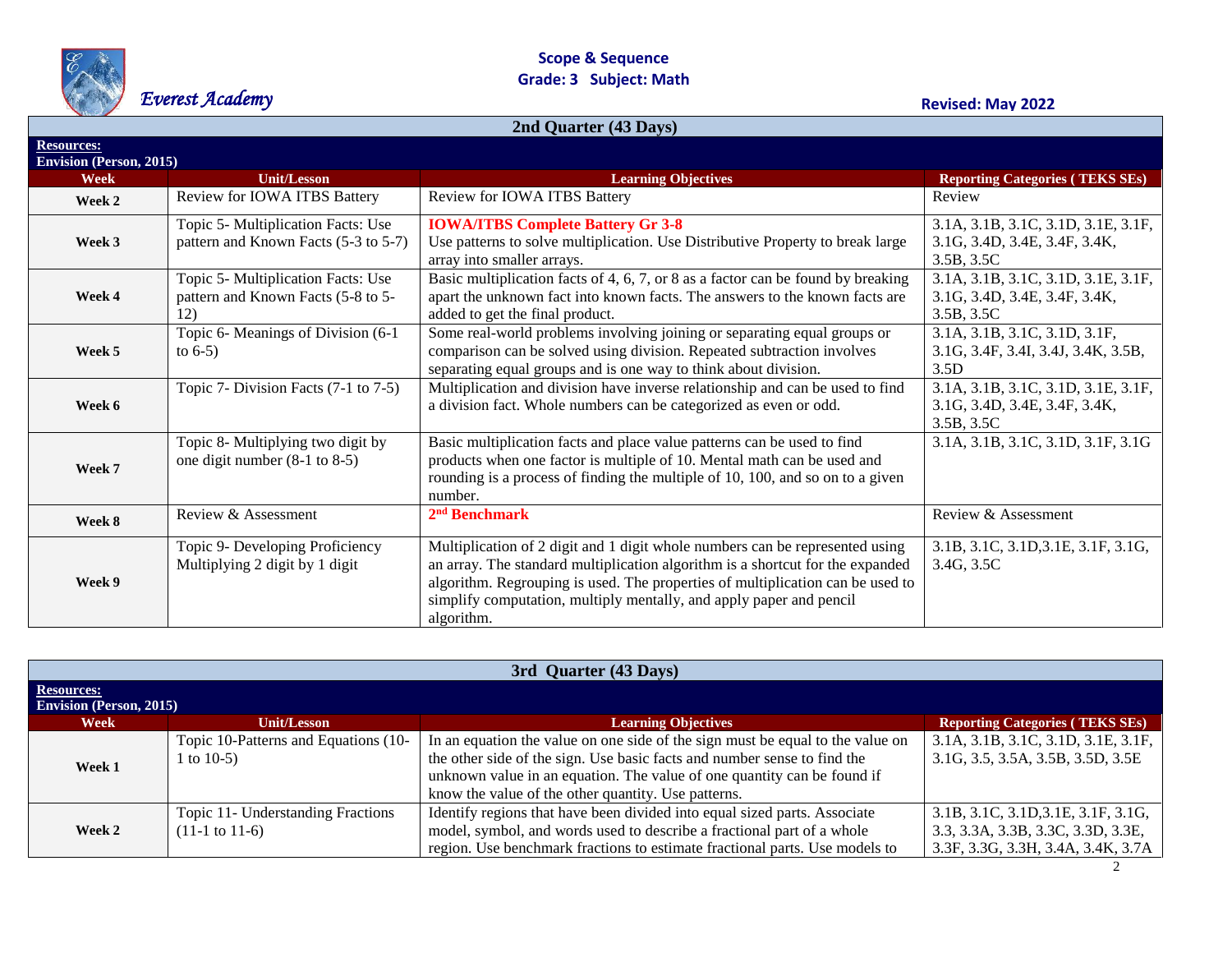

### **Scope & Sequence Grade: 3 Subject: Math**

# Everest Academy **Revised: May 2022**

| 3rd Quarter (43 Days)<br><b>Resources:</b> |                                                                               |                                                                                                                                                                                                                                                                                                                                                                |                                                                                                                 |  |
|--------------------------------------------|-------------------------------------------------------------------------------|----------------------------------------------------------------------------------------------------------------------------------------------------------------------------------------------------------------------------------------------------------------------------------------------------------------------------------------------------------------|-----------------------------------------------------------------------------------------------------------------|--|
|                                            |                                                                               |                                                                                                                                                                                                                                                                                                                                                                |                                                                                                                 |  |
|                                            |                                                                               | find equivalent fractions                                                                                                                                                                                                                                                                                                                                      |                                                                                                                 |  |
| Week 3                                     | Review & Assessment                                                           | 1 <sup>st</sup> Mock STAAR                                                                                                                                                                                                                                                                                                                                     | Review & Assessment                                                                                             |  |
| Week 4                                     | Topic 11- Understanding Fractions<br>$(11-7 \text{ to } 11-12)$               | Use models to compare fractions. Find and write fractions and mixed<br>numbers in a number line. Add and subtract fractions with like denominators.<br>Make a table and look for a pattern to solve the problem. If two fractions have<br>the same denominator, the fraction with greater numerator is larger.                                                 | 3.1B, 3.1C, 3.1D, 3.1E, 3.1F, 3.1G,<br>3.3, 3.3A, 3.3B, 3.3C, 3.3D, 3.3E,<br>3.3F, 3.3G, 3.3H, 3.4A, 3.4K, 3.7A |  |
| Week 5                                     | Topic 12- Shapes and Solids (12-1 to<br>$12-5)$                               | Identify solid figures by name and describe attributes. Identify shapes related<br>to given solids. Identify lines and line segments. Identify and classify angles.<br>Identify and classify polygons.                                                                                                                                                         | 3.1, 3.1A, 3.1B, 3.1C, 3.1 D, 3.1E,<br>3.1F, 3.1G, 3.6, 3.6A, 3.6B                                              |  |
| Week 6                                     | Topic 13- Measurement Perimeter<br>and Area (13-1 to 13-4)                    | Identify and classify triangles. Identify and classify quadrilaterals. Make<br>generalizations based on commonalities.                                                                                                                                                                                                                                         | 3.1A, 3.1B, 3.1C, 3.1D, 3.1F,<br>3.1G, 3.3C, 3.4 E, 3.4K, 3.6C,<br>3.6D, 3.6E, 3.7B                             |  |
| Week 7                                     | Review                                                                        | 2 <sup>nd</sup> Mock STAAR                                                                                                                                                                                                                                                                                                                                     |                                                                                                                 |  |
| Week 8                                     | Topic 13- Measurement Perimeter<br>and Area (13-5 to 13-10)                   | 3rd Benchmark<br>The distance around a figure is a perimeter. To find a perimeter of a polygon,<br>add the lengths of the sides. To find the area, estimate or find using square<br>units                                                                                                                                                                      | 3.1A, 3.1B, 3.1C, 3.1D, 3.1F,<br>3.1G, 3.3C, 3.4 E, 3.4K, 3.6C,<br>3.6D, 3.6E, 3.7B                             |  |
| Week 9                                     | Topic 14 – Measurement Capacity,<br>Weight, Mass, and Time (14-1 to 14-<br>8) | Capacity is a measure of the amount of liquid a container can hold. The<br>weight of an object is a measure of how heavy an object is. Mass is a measure<br>of the quantity of matter in an object. Weight and mass are different. Elapsed<br>time can be found by finding the total amount of time that passes between a<br>starting time and an ending time. | 3.1A, 3.1B, 3.1C, 3.1D, 3.1E, 3.1F,<br>3.1G, 3.7, 3.7C, 3.7D, 3.7E                                              |  |

| 4th Quarter (46 Days)                               |                                                                    |                                                                                                                                                                                                                               |                                                                                         |
|-----------------------------------------------------|--------------------------------------------------------------------|-------------------------------------------------------------------------------------------------------------------------------------------------------------------------------------------------------------------------------|-----------------------------------------------------------------------------------------|
| <b>Resources:</b><br><b>Envision (Person, 2015)</b> |                                                                    |                                                                                                                                                                                                                               |                                                                                         |
| Week                                                | <b>Unit/Lesson</b>                                                 | <b>Learning Objectives</b>                                                                                                                                                                                                    | <b>Reporting Categories (TEKS SEs)</b>                                                  |
| Week 1                                              | Review & Assessment                                                | 3rd Mock STAAR                                                                                                                                                                                                                | Review & Assessment                                                                     |
| Week 2                                              | Topic $15 - Data Analysis (15-1 to 15-6)$                          | Organizing data in a frequency table. A dot plot organizes data on a number<br>line and is useful for visually showing how data is distributed. Know<br>pictograph, bar graph and how to read them.                           | 3.1A, 3.1B, 3.1C, 3.1D, 3.1E, 3.1F,<br>3.1G, 3.8, 3.8A, 3.8B                            |
| Week 3                                              | Topic 16- Personal Financial Literacy<br>$(16-1 \text{ to } 16-6)$ | Income is earned through labor and the amount of income depends on the<br>amount of labor, skills, and education. Spending is paying for goods or<br>services. Credit is used to buy things people cannot afford usually with | 3.1A, 3.1B, 3.1C, 3.1D, 3.1E, 3.1F,<br>3.1G, 3.9, 3.9A, 3.9B, 3.9C, 3.9D,<br>3.9E, 3.9F |